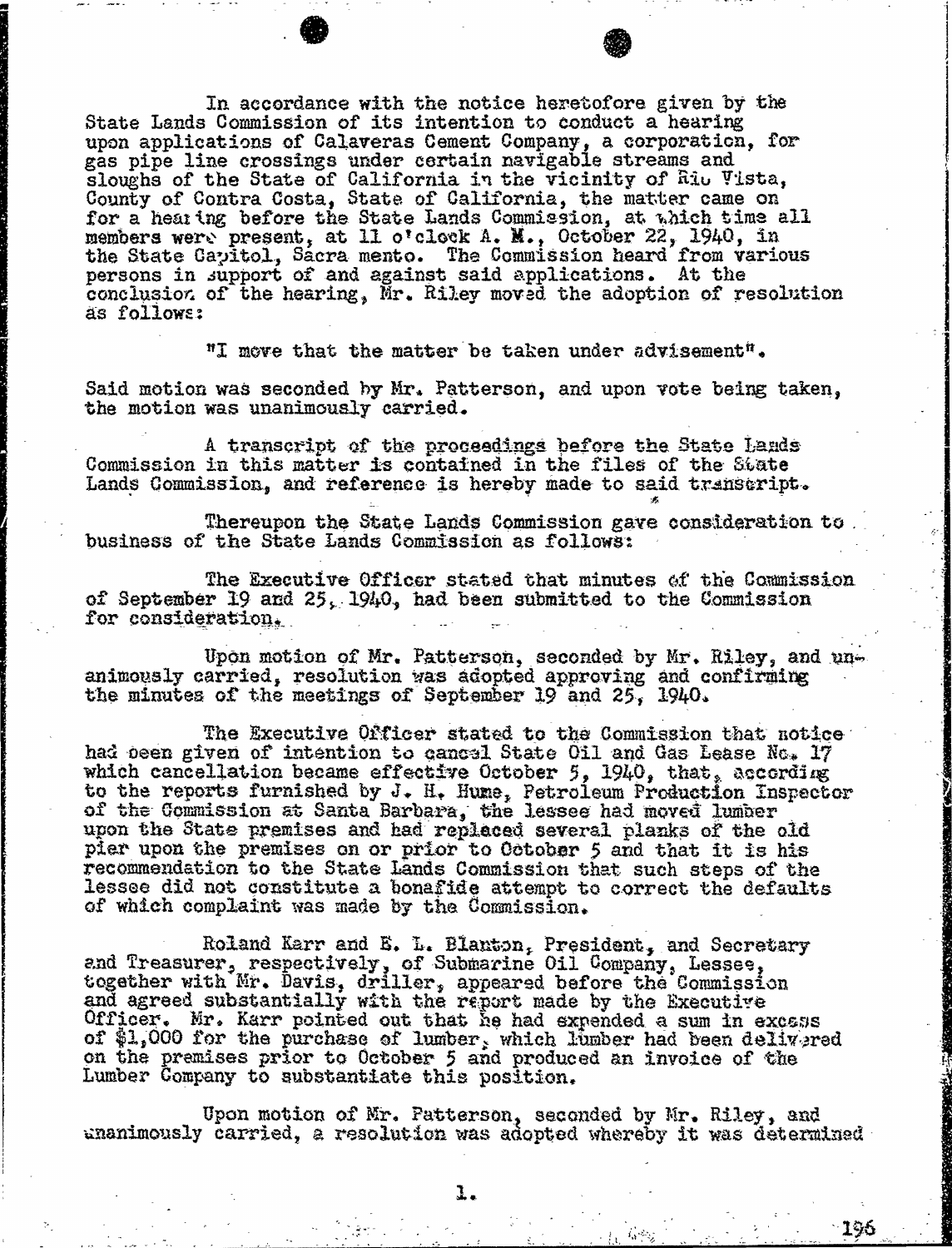that in the opinion of the Commission the Lessee had taken bonafide steps to correct the defaults of which complaint had been made, and that said lease was not cancelled as of October 5, 1940.

The Executive Officer reported to the Commission roceipt<br>of two envelopes containing bids for leases to extract manganese from portions of the We of Section 36, T. 4 S., R. 5 E., M. D. M., Stanislaus County. By resolution by unanimous vote of the members of the Commission, the Executive Officer was directed to open said bids. The Executive <sup>O</sup>fficer proceeded to open bids which were found to be as follows:

> One bid from Paul Kraft for the NEA of SWA at a royalty of five percent

> One bid from Harold Tripp for the SW<sub>4</sub> of NW<sub>4</sub> at a royalty of five percent

Upon motion of Mr. Patterson, seconded by Mr. Riley, and unanimously carried, a resolution was adopted authorizing and directing the Executive Officer to report amounts of royalties offered to the State in said bids to the State Mineralogist, and obtain from him his recommendation whether the royalty to the State so offered is a fair and just royalty to the State.

Thereupon a recess was taken until 10 o'clock  $A_*$   $M_*$ , of the date following.

The meeting recessed on the day preceeding was result in the office of the Department of Finance, State Capitol, Sacramento, Sacramento, Sacramento, Sacramento, Sacramento, Sacramento, Sacramento, Sacramento, Sacramento, S  $0$ ctober 23,  $1940<sub>s</sub>$  at 10 o'cloc.

Present were:

George Killion, Chairm Harry B. Riley, Memb Ellis E. Patterson, Member.

## Absent was:

## None .

The Executive Officer presented a recommendation of the Petroleum Production Auditor of the Commission for construction of a resolution adopted by the Commission April 4, 1940, designed to allow credit to a grantee for the use of circulating oil instead of  $x \cdot d$ .

Upon motion of Mr. Patterson, seconded by Mr. Piley, and unanimously carried, a resolution was adopted approving the recommendation of the Petroleum Production Auditor as follows:

That such successful bidder be required to use current marketable Huntington Beach oil of gravity equal to the nearest producing well to the area into which the new well would be drilled as a circulating medium in lieu of drilling mud for the purpose of

2.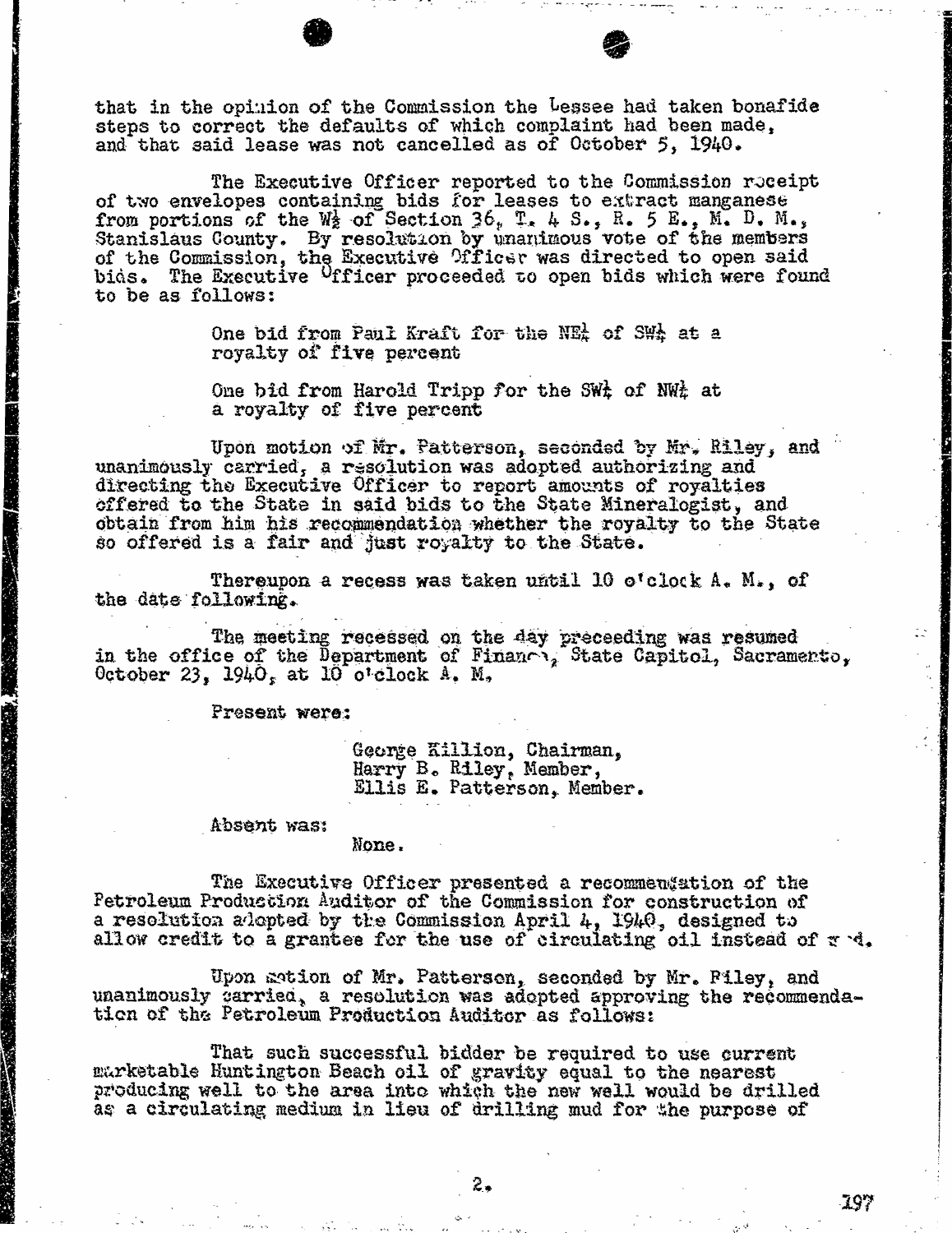drilling of the well from the water string shut off point into the oil zone and to the completion of said well. That, because of the great cost to the operator for the use of oil in lieu of  $\mathfrak{sud}_2$  the operator be allowed to take credit on royalty payments, payable to operatur be allowed to take credit on royalty payments, payments, payments, payments, payments, payments, paymen the State, from such new well, for the barrels of oil so used the solution of the solution of the solution shall be valued by pricing at Standard Oil Company's cur<br>notes for sil of like energing loss an emeunt for the sil price for oil of like gravity less an amount for the original in line of the original in the original in the o drilling mud, determined by pricing an equal number of barrels at  $\frac{1}{n}$ . 65 cents per barrel and that the resolution of April 4, 1940, as herein as herein and the resolution construed be considered as operative only with respect to easements issued as of April 4, 1940.

The Executive Officer read a report of Dr. E. K.<br>Consultant to the Commission, with reference to Agreements for the Commission, with reference to Agreements Easements Nos. 400, 407 and 408, Huntington Beach, 1880 Associates, Inc. From this report it appeared that it would be in-<br>advisable to direct Surf Associates to drill a well under Agreement advisable to direct Surf Associates to drill a well under for Sasement No. 408 until such time as the Termo well now be under Agreement for Basement No. 410 was completed in order that it could be known whether the proposed well of Surf Associates Inc. would<br>be likely to produce from edgewater. The Commission informally directed the Executive Officer to withhold temporary carrying forth of order. the executive Officer to withhold temporary carrying earlier given respecting easements is. ed to Surf Associates, Inc. until completion of said Termo well.

The Executive Officer presented an application of the Pacific Gas & Electric Company for an easement to dredge submerged lands of the Bay of Oleum, California, in front of a tunnel to be constructed by the applicant in order that seawater could be taken into power plant of the applicant. The Executive Officer stated that he had visited the site and had discussed consideration with Mr. E. P. McAuliffe, Appraiser of the Railroad Commission, and he had expressed the opinion that \$2500 would not be unreasonable for an easement to the applicant for a period of twenty-five years.

The Executive Officer was directed to obtain a letter from Mr. McAuliffe of the Railroad Commission and to present the matter again at the next meeting.

The Executive Officer recommended to the Commission that it request the Governor to execute a lease under Chapter 69, Statutes of 1979, as amended, to Bank of America, N.T. & S.A., a National Banking Assoc ation for submerged lands of the State of California, now of the State of California, now of the California by applicant at Port Costa, Contra Costa County, containing by applicant at the  $\frac{1}{2}$ for a period of 25 years at an annual rental of  $\frac{3380.41}{200}$ . of Mr. Patterson, seconded by Mr. Riley, a resolution authorizing and directing the Executive Officer to present such a lease to present such a lease to the lease o to the Governor in the usual form with recommendation that the same below the same below that the same below the same below the same below the same below the same below the same below the same below the same below that the executed by him upon behalf of the State of California.

Upon report from the Executive <sup>O</sup>fficer that the L. A. County<br>Flood Control District had asked that no charge be made for the approval of its plans to construct groin No. 54, the Executive Officer was

<u>-198</u>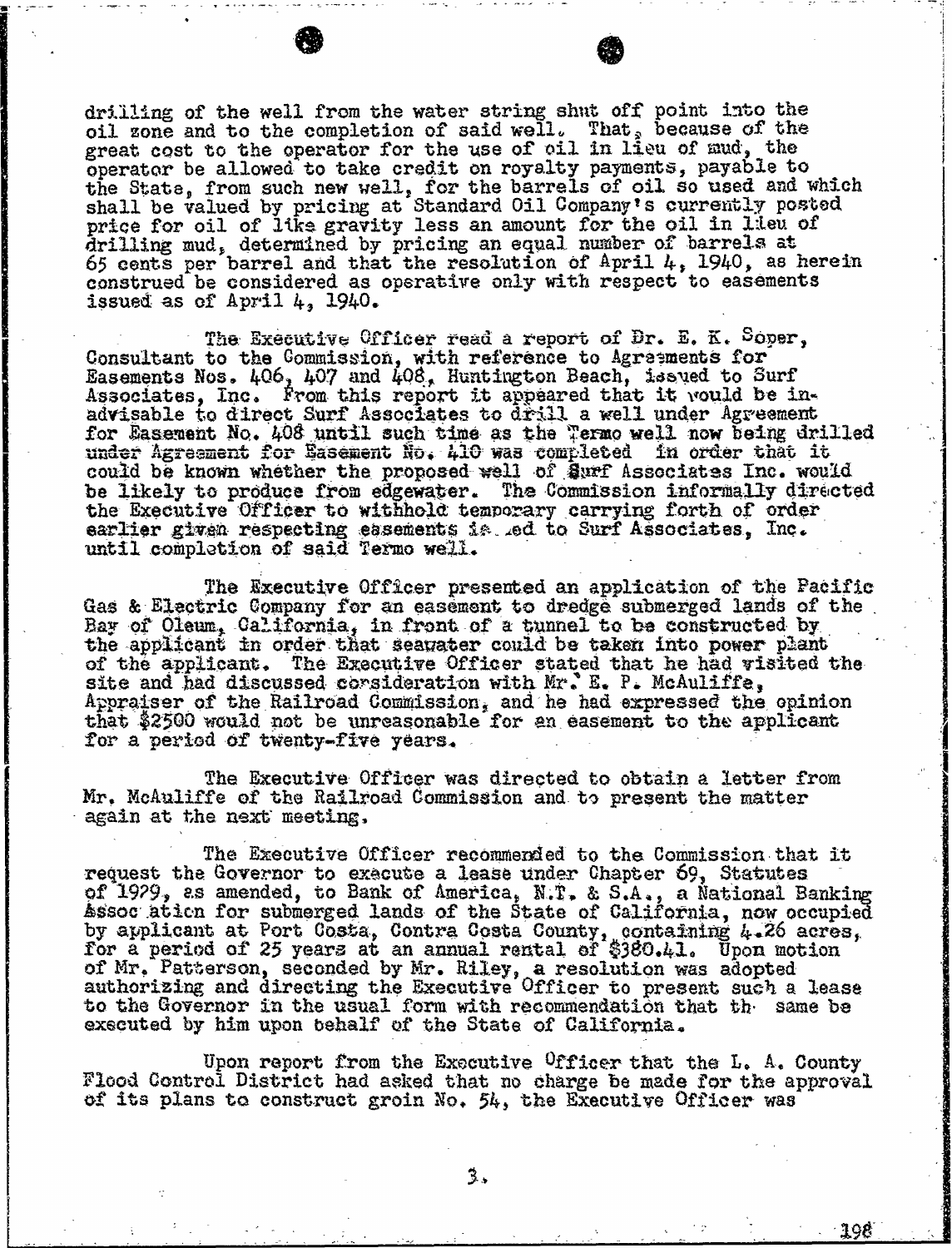directed to a $\hat{c}$ vise the District that the Commission under the law must make a charge representing actual cost to the Commission for the services rendered.

At the request of T. H. De Lapp, Esq., Attorney for the Crockett Stripped Bass Club, Inc., consideration of the application of the Club was continued.

The Executive Officer reported that T. L. Atherton, Engineer of the Commission, had completed survey of line of ordinary high water mark at Manhattan Beach and had forwarded such report to the Attorney General in accordance with direction of the Commission and that the total cost for the work was the sum of \$399.72.

The Commission was advised that Adrian McMahon, who made<br>Application 22 for a long term lease under Chapter 69, Statutes of  $1929$ , as amended in  $1932$ , for certain submerged lands in Marin  $1929$ and such a lease had not been issued, had again asked the Commission of the Commission of the Commission of Co to give consideration to said application. The Executive Officer reported that a personal inspection had been made of the premises and it was not found that the applicant had made many developments upon the upland except the applicant had partially constructed a road upon the premises immediately adjoining a portion of the State lands. The Executive Officer recommended that no action be taken The Executive Officer recommended that no action be taken by the Commission upon the application at this time.

At an earlier meeting, L. G. Campbell, Deputy Attorney General, presented to the Commission his opinion of the location of certain oil wells along the Ocean at Venice, California. At that meeting the Commission stated that it would defer taking action until a subsequent meeting. At the instance of the Executive until a subsequent meeting. At the instance of the Executive meeting. Officer it was explained that the Attorney General would be required to require  $\frac{1}{2}$ to institute a suit to determine whether the State of California retained title to the tidelands and submerged lands fronting the City of Venice prior to its annexation to the City of Los Angeles and that if it should be established that the State is the owner of the such lands it would then be necessary to institute an action or actions to determine whether any of the wells drilled along and adjacent to the Ocean had been completed in such lands. Unon motion of Mr. Patterson, seconded by Mr. Riley, an unanimously carried, a resolution was adopted authorizing and directing the Attorney General to take whatever action deemed necessary to protect the interests of the State in the tidelands and submerged lands fronting that area formerly known as City of Venice.

The Executive Officer reported to the Commission that J. H. McKnight, lessee of State Mineral Lease No. 266, now owe State annual rentals for the years  $1938$ ,  $1939$  and  $1940$ , and  $1940$ , and the state of the state of the state of the state of the state of the state of the state of the state of the state of the state of the state of often requested to make payment, he had failed to do so; that the surety on the bond had advised the Executive Officer that it would be willing to pay the rental provided the lease were cancelled.

Upon motion of Mr. Patterson, seconded by Mr. Riley, and

199

 $l_{\text{+}}$ .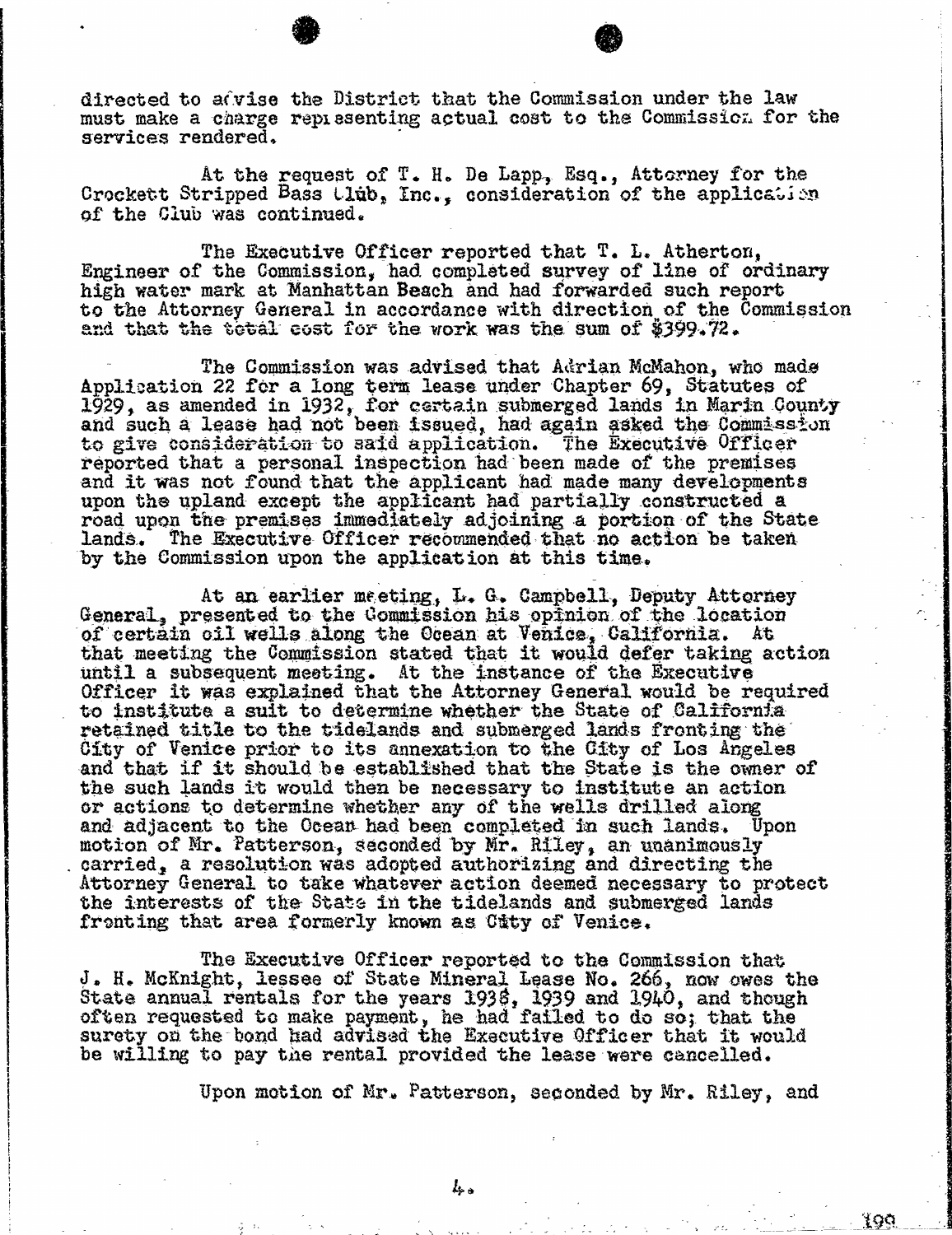unanimously carried, a resolution was adopted authorizing and directing the Executive Officer to give notice of cancellation of State Mineral Lease No. 266 and to make demand upon the surety upon cancellation of said lease for unpaid rental.

The Executive Officer read a report of investigation made of application of E. R. Harrison to purchase the NEt of NEt of  $\frac{1}{2}$  Pection 16 T. 12 S, R. 4 E., S. B. M., San Diego County. From the second this second the second the second the second the second the second the second three second the second three second three second three seco report it appeared that the Assessor's office in San Diego values the land at approximately \$6 per acre and that August Grand, Deputy Sheriff and Constable at Julian, California expressed the opinion that the land was worth a minimum of \$8 per acre that the land, because of its location in a mountain covered with shrubbery was of no special value to the State especially since only a 40 acre tract remained of a full section.

Upon motion of Mr. Riley, seconded by Mr. Patterson, and unanimously carried, resolution was adopted authorizing and directing the Executive Officer to sell said land to R. E. Harrison or the highest bidder in accordance with rules and regulations of the Commission applying to such sales and at a minimum of \$8 per acre.

The report of F. J. Hortig, Petroleum Production Inspector of the Commission, was presented by the Executive Officer with reference to State Mineral Lease No. 207 issued to Mt. Whitney Talc Company, a corporation. From this report it appears that a tunnel has been constructed through the State premises and into adjacent fee property and that mineral is mined from both properties and removed through this tunnel which could result in difficulty in determining from which property the mineral is being taken.

Upon motion of Mr. Riley, seconded by Mr. Patterson, and unanimously carried, the Executive Officer was directed to advise this lesses that it should close the tunnel insofar as it now extends into adjacent fee property, or, in the alternative, to surrender the lease.

Upon motion of Mr. Patterson, seconded by Mr. Riley, and unanimously carried, resolution was adopted confirming the appointment of C. L. Moore as gauger effective October 22, 1940.

Recommendation was made by the Executive Officer that Mrs. Geneva Harvey, Senior Stenographer-Clerk be given a promotional examination to the position of Supervising Stenographer-Clerk, Grade I, and that  $\mathbb{F}_{\bullet}$  J. Hortig be given promotional examination from<br>Petroleum Production Inspector to Supervising Petroleum Production Petroleum Production Inspector to Supervising Petroleum Production Inspector to Supervising Petroleum Pro Inspector, both subject to the rules and regulation Personnel Board.

Mr. Killion suggested that these examinations be deferred until further progress is made in study of organization by the Division of Budgets and Accounts.

<u>200</u>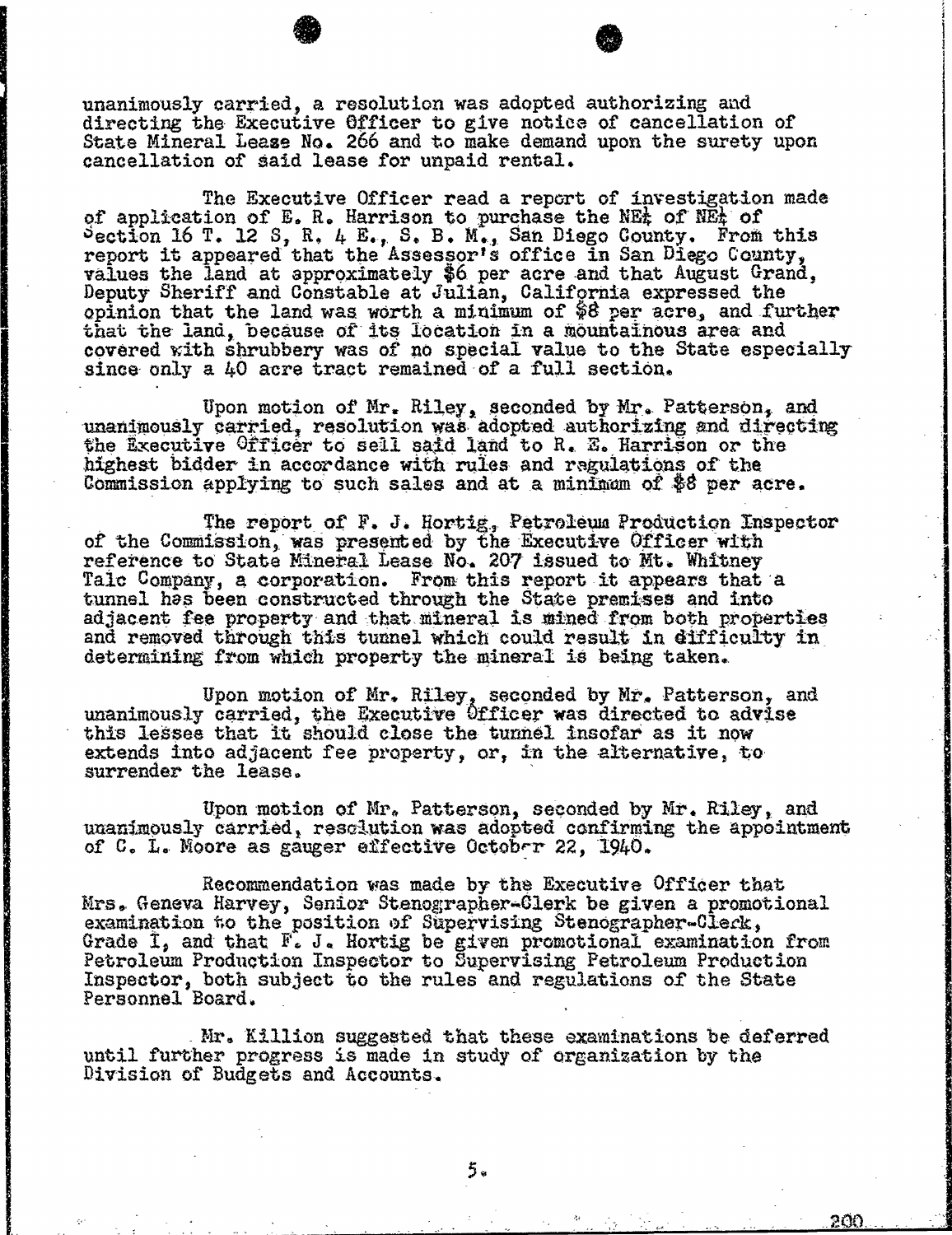The Executive Officer reported that he had been advised by Deputy Attorney General Rhone that it appeared that the attorneys representing C. B. Sturzenacker and A. H. Alexander in their action to review proceedings of the State Personnel Board dis from their offices would be interested in settlement of No action was taken by the Commission.

Letter was read from the State Controller in which he advised that the sum of  $\frac{1}{2}$ 55,000 should be transferred from the State Lands Act Fund to the General Fund and State Park Maintenance and Acquisition Fund in percents of 70 and 30, respectively.

Upon motion of Mr. Riley, seconded by Mr. Patterson, and unanimously carried, a resolution was adopted directing the transfer from the State Lands Act Fund in accordance with suggestion of the State Controller.

Mr. Ed Pauley, President of the Petrol Corporation, appeared before the Commission to recommend reinstatement of Agreement for Easement No. 323, Huntington Beach. Mr. Pauley stated that it was the present intention to clean out the hole at an approximate cost of \$15,000 and endeavor to restore the well to production.

Upon motion of Mr. Patterson, seconded by Mr. Riley, and unanimously carried, resolution was adopted authorizing and directing the Executive Officer to reinstate said easement as of notice of cancellation heretofore given upon behalf of the  $\ell$ 

The Executive Officer advised the Commission that a legal controversy now exists between the Ord Land Company, a corporation, and the City of Seal Beach, concerning property of the former adjacent to the Ocean at Seal Beach, and that groin constructed some years ago by Seal Beach with State permission, has apparently caused considerable damage to State lands and privately owned lands easterly of said groin, whereas on the westerly side, large acre has been built up. Due to the desirability of establishment of ordinary high water mark in this locality, the Executive Officers of the Officers of The Contract of Contract of Contract of Contract of Contract of Contract of Contract of Contract of Contract of Contract of Contract o recommended to the Commission that Col. Chas. T. Leeds available to the parties and the State for the purpose of unofficial location of the line of ordinary high water mark; and that the expense of Col. Leeds on account of salary and traveling be paid jointly by the Ord Land Company, a corporation, and the City of Seal Beach.

Upon motion of Mr. Riley, seconded by Mr. Patterson, and unanimously carried, a resolution was adopted authorizing Col. Chas. T. Leeds to act as arbitrator for the unofficial establishment of line of ordinary high water mark upon condition that the two parties, Ord Land Company, a corporation, and the City of Seal Beach, undertake to compensate Col. Leeds for his services, and that the State, through the engineer of the State Lands Commission, present engineering evidence to Col. Leeds in support of the position of the State of California.

201 .